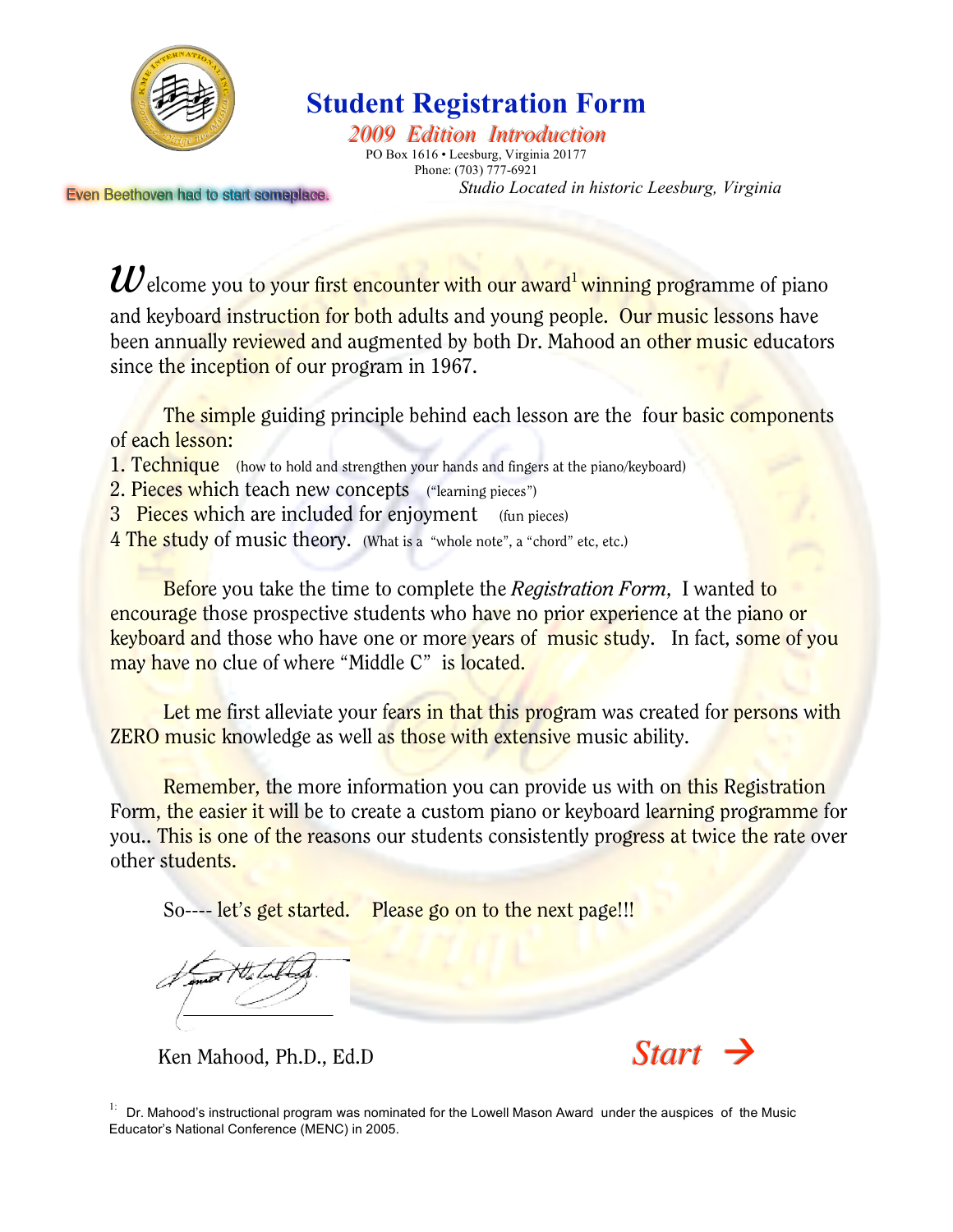# **Student Registration Form**

**2009** Start Here

#### Email Address: **Drken@musikdok.com**

**W**elcome to the Keyboard Music Education Program of Dr. Ken Mahood. To better assist you in your instruction , please read the following carefully and provide us with as much information as possible.

|                                                                                                                       |  |  | Please insert today's date:   |  |  |                 |  |         | 200 |                |   |
|-----------------------------------------------------------------------------------------------------------------------|--|--|-------------------------------|--|--|-----------------|--|---------|-----|----------------|---|
|                                                                                                                       |  |  |                               |  |  | $\frac{day}{y}$ |  | (Month) |     | (yr)           |   |
| ✔ ITEM 1. •Personal Information (biographical)                                                                        |  |  |                               |  |  |                 |  |         |     |                |   |
| Student's name: Home Phone:                                                                                           |  |  |                               |  |  |                 |  |         |     |                |   |
| Address;<br>City: State Zip: City: City: State Zip: Cell Phone:                                                       |  |  |                               |  |  |                 |  |         |     |                |   |
|                                                                                                                       |  |  |                               |  |  |                 |  |         |     |                |   |
|                                                                                                                       |  |  |                               |  |  |                 |  |         |     |                |   |
| 1A. • Email Address (USE BLOCK LETTERING . 1 letter per box. PRINT CAREFULLY) <sup>1</sup>                            |  |  |                               |  |  |                 |  |         |     |                |   |
| In the spaces below, use proper internet protocol ie: JOHNSMITH@AOL.COM (PRINT ONLY)                                  |  |  |                               |  |  |                 |  |         |     |                |   |
|                                                                                                                       |  |  | $\left(\boldsymbol{a}\right)$ |  |  |                 |  |         |     |                |   |
| 3 4 5 6 7 8 9 10 11 12 - 1 2 3 4 5 6 7 8 9 1<br>$\overline{2}$<br>1                                                   |  |  |                               |  |  |                 |  |         |     | $\overline{z}$ | 3 |
|                                                                                                                       |  |  |                               |  |  |                 |  |         |     |                |   |
| Student's date of birth: Age: Age:                                                                                    |  |  |                               |  |  |                 |  |         |     |                |   |
| Parent's Names (if student is under age 18)                                                                           |  |  |                               |  |  |                 |  |         |     |                |   |
|                                                                                                                       |  |  |                               |  |  |                 |  |         |     |                |   |
| <b>1B. • Personal Information (education)</b>                                                                         |  |  |                               |  |  |                 |  |         |     |                |   |
| School age and/or college students please complete this section:                                                      |  |  |                               |  |  |                 |  |         |     |                |   |
| Name of School (or college)<br><u>Letter and the set of School (or college)</u>                                       |  |  |                               |  |  |                 |  |         |     |                |   |
| <u>State:</u><br>City:                                                                                                |  |  |                               |  |  |                 |  |         |     |                |   |
| Present Grade Level or year                                                                                           |  |  |                               |  |  |                 |  |         |     |                |   |
|                                                                                                                       |  |  |                               |  |  |                 |  |         |     |                |   |
| Projected year of graduation: Major (for college students)<br>Name of student's teacher <sup>2</sup> Phone (optional) |  |  |                               |  |  |                 |  |         |     |                |   |
| <i>Important:</i> Please read the following before proceeding:                                                        |  |  |                               |  |  |                 |  |         |     |                |   |
| If you have never studied a musical instrument and have NO history of piano instruction and                           |  |  |                               |  |  |                 |  |         |     |                |   |
| have NO experience at the piano or keyboard other than a desire to learn, check the box below.                        |  |  |                               |  |  |                 |  |         |     |                |   |
|                                                                                                                       |  |  |                               |  |  |                 |  |         |     |                |   |
|                                                                                                                       |  |  |                               |  |  |                 |  |         |     |                |   |

I have no experience in piano or keyboard and I have never taken formal piano lessons.

# Then, skip to  $\div$  **ITEM** 3 on page 3.

*If you have at least 6 months of formal training in music instruction (or equivalent in self-teaching), proceed to Item 2 on the next page.*

*Please, go on to the next page*

<sup>&</sup>lt;sup>1</sup> If you run out of boxes, print complete email at bottom of page in block letters. Print carefully, email addresses must be accurate to function.

 $2$  this question refers to the student's teacher in elementary school, or homeroom teacher if in middle or high school. College or university students, please indicate the name of your faculty advisor.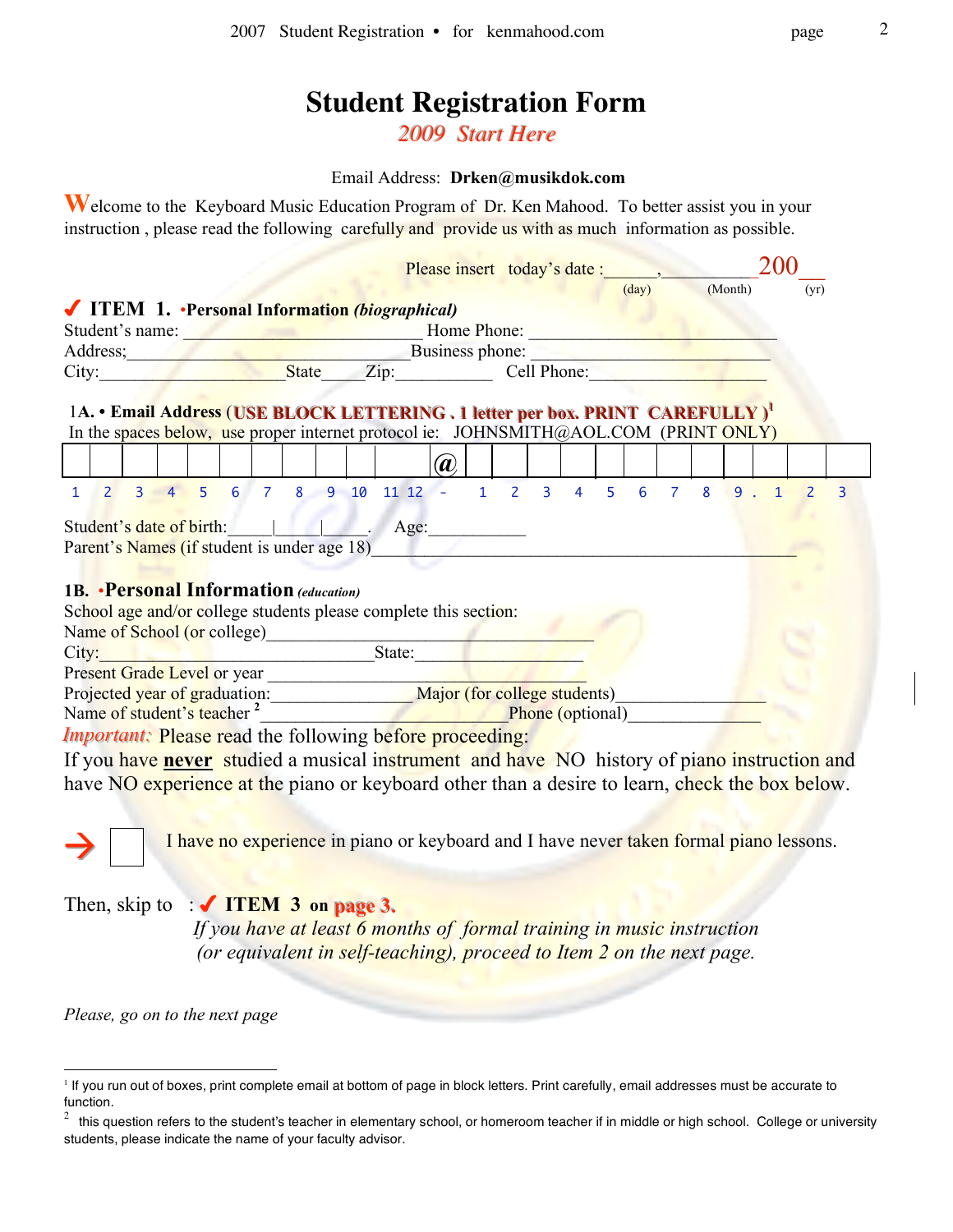## **ITEM 2 .** •**Music Background** *(resume´of experience)*

**2 A.** *For prospective Piano or Keyboard students, please read and complete if applicable.*

*( 2 B. For prospective Voice<sup>1</sup> students, please read and complete if applicable.* If you have **never** taken voice instruction and have NO experience singing in public (other than a desire to sing), please skip to **Item 3. )**

If you have had any experience in music of any type or with any instrument, please list it below. The more information you are able to furnish Dr. Mahood with, the more comprehensive and valuable your learning program will be. Please start with the earliest period of lessons first (if you need more space, use the reverse of this sheet)

 $\mathcal{L} = \{ \mathcal{L} \mid \mathcal{L} \in \mathcal{L} \}$ 

\_\_\_\_\_\_\_\_\_\_\_\_\_\_\_\_\_\_\_\_\_\_\_\_\_\_\_\_\_\_\_\_\_\_\_\_\_\_\_\_\_\_\_\_\_\_\_\_\_\_\_\_\_\_\_\_\_\_\_\_\_\_\_\_\_\_\_\_\_\_\_\_\_\_\_\_\_\_\_  $\mathcal{L}$  ,  $\mathcal{L}$  ,  $\mathcal{L}$  ,  $\mathcal{L}$  ,  $\mathcal{L}$  ,  $\mathcal{L}$  ,  $\mathcal{L}$  ,  $\mathcal{L}$  ,  $\mathcal{L}$  ,  $\mathcal{L}$  ,  $\mathcal{L}$  ,  $\mathcal{L}$  ,  $\mathcal{L}$  ,  $\mathcal{L}$  ,  $\mathcal{L}$  ,  $\mathcal{L}$  ,  $\mathcal{L}$  ,  $\mathcal{L}$  ,  $\mathcal{L}$  ,  $\mathcal{L}$  ,

**2c**.1 Did any previous instructor assign you technical studies, scales, or some "technique book" such as Hanon, Herz, Czerny, or Duvernoy? The state of all and the state of all and the name of all and the name of all and the name of all and the name of all and the name of all and the name of all and the name of all and the name of a books and, or techniques studied. If you studied scales, please indicate if you can perform 1,2, or 3 octave scales using proper fingering (both hands? Hands separately?)

\_\_\_\_\_\_\_\_\_\_\_\_\_\_\_\_\_\_\_\_\_\_\_\_\_\_\_\_\_\_\_\_\_\_\_\_\_\_\_\_\_\_\_\_\_\_\_\_\_\_\_\_\_\_\_\_\_\_\_\_\_\_\_\_\_\_\_\_\_\_\_\_\_\_\_\_\_\_\_

\_\_\_\_\_\_\_\_\_\_\_\_\_\_\_\_\_\_\_\_\_\_\_\_\_\_\_\_\_\_\_\_\_\_\_\_\_\_\_\_\_\_\_\_\_\_\_\_\_\_\_\_\_\_\_\_\_\_\_\_\_\_\_\_\_\_\_\_\_\_\_\_\_\_\_\_\_\_\_  $\Box$  $\mathcal{L} = \{ \mathcal{L} \mid \mathcal{L} \in \mathcal{L} \}$ 

**2C.2** Did you study chords and are you familiar with the basic chordal types? **2d.** What type of music did your previous instruction cover? (example: classical, popular, Gospel)

**2e.** Did you participate in any recitals? **Example 15 If you answered "yes"**, please list how many recital performances you have directly been involved with.

 $\Box$  . The state of the state of the state of the state of the state of the state of the state of the state of  $\mathcal{L}_1$  , and the set of the set of the set of the set of the set of the set of the set of the set of the set of the set of the set of the set of the set of the set of the set of the set of the set of the set of the set  $\mathcal{L}_\mathcal{A}$  and  $\mathcal{L}_\mathcal{A}$  and  $\mathcal{L}_\mathcal{A}$  and  $\mathcal{L}_\mathcal{A}$  and  $\mathcal{L}_\mathcal{A}$  and  $\mathcal{L}_\mathcal{A}$  and  $\mathcal{L}_\mathcal{A}$ 

 $\mathcal{L} = \{ \mathcal{L} \mid \mathcal{L} \in \mathcal{L} \}$  , and the set of  $\mathcal{L} = \{ \mathcal{L} \mid \mathcal{L} \in \mathcal{L} \}$ 

2f. If your studies included "Classical" music (ie also known as 'serious music'), please name two of your favorite composers (such as: J.S. Bach, W.A. Mozart, L. van Beethoven, etc)

**2g.** Did you receive any awards or merits for your performances? Or, were you ever adjudicated for one of the student organisations, such as the Virginia Music Teachers Association, or the Piano Guild? If yes, please give details.

 $\_$ 

 $\_$ 

 $1$  Voice students are accepted only on strictly limited basis with pre-approval from Dr. Mahood.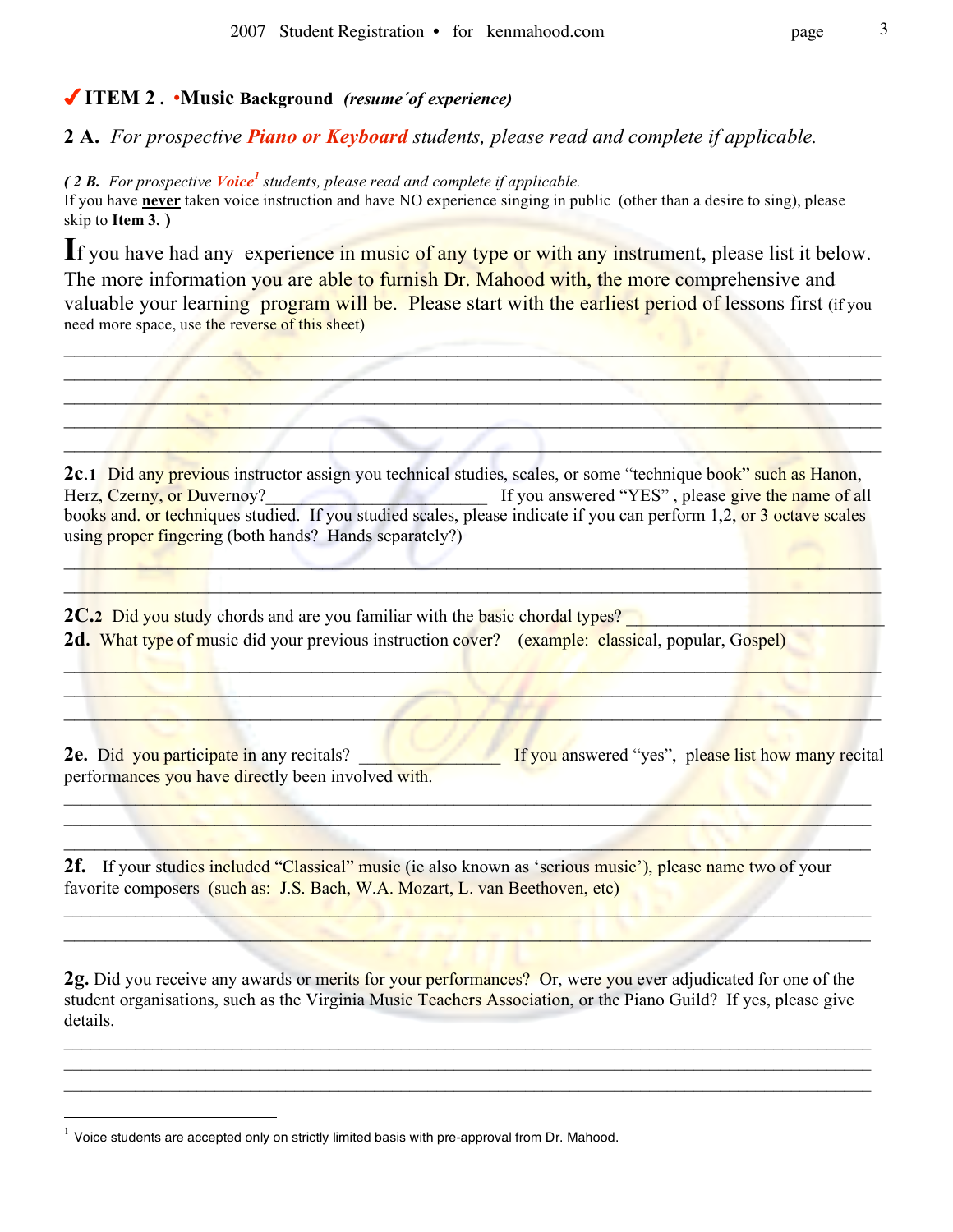# **IF YOU HAVE NO EXPERIENCE START HERE**

# **ITEM 3 .**

### **3 .** •**Music Style Preference**

Everyone has a favorite musical style such as "jazz", or "rock". Our perhaps you like music by Mozart or Beethoven (called 'Classical music') or contemporary Christian Music. Please mark an "X" in the box next to the various kinds of music listed below.

| $\Box$ Gospel (sacred)                                 | Movie/TV themes                         |                                                | Hard Rock         |       |
|--------------------------------------------------------|-----------------------------------------|------------------------------------------------|-------------------|-------|
| $\Box$ Top-40 (current hit tunes)                      | $\Box$ Jazz (blues)                     |                                                | Country & Western |       |
| $\Box$ Opera                                           | <b>Broadway and Show Tunes</b>          |                                                | Classical         |       |
| $\Box$ Worship & Praise songs                          | $\Box$ Patriotic (marches, etc)         |                                                | l other           |       |
|                                                        |                                         |                                                |                   |       |
| √ ITEM 4A. • Instructional Preference                  |                                         | The type of instruction you wish to enroll in: |                   |       |
| $\Box$ Piano<br>Organ                                  |                                         | Electronic Keyboard                            |                   | Voice |
| $\Box$ Music theory                                    | $\Box$ Composing/Arranging <sup>1</sup> | Conducting                                     |                   |       |
|                                                        |                                         |                                                |                   |       |
| √ ITEM 4B. • Instructional Preference • COLLEGE CREDIT |                                         |                                                |                   |       |

FORMAL COLLEGE CREDIT IS AVAILABLE FOR THIS COURSE PLEASE READ

(PERTAINING TO **N**orthern **V**irginia **C**ommunity **C**ollege)

Dr. Mahood is an off-campus certified instructor for all Northern Virginia Community College outlets. If you are a high school graduate, you have the option of taking this course for formal matriculable college credit. We will be most pleased to furnish you with the simple process to enable this option.

To do so, you do not need to attend on campus lectures. The entire process is done at Dr Mahood's office. However, to enroll for college credit, you must register at the Loudoun Campus of NOVA or contact the Music Chairperson, Dr. John Wulff at  $\le$  jwulff@nv.cc.va.us>. In addition to the tuition from Dr. Mahood, this also requires you pay the NOVA standard amount per college credit. Check with NOVA for their current prices which is totally separate from Dr. Mahood's rates and policies. For more information, please indicate in the space provided below:

|  |  |  | $\frac{1}{2}$ am interested in studying $\frac{1}{2}$ piano or $\frac{1}{2}$ music theory (circle one) |
|--|--|--|--------------------------------------------------------------------------------------------------------|
|--|--|--|--------------------------------------------------------------------------------------------------------|

to obtain formal college credit via Northern Virginia Community College.

I would be interested in: (check one only)  $\sqrt{45}$  minute (3 credits)  $\sqrt{60}$  minute (4 credit) curriculum with Dr. Mahood via NOVA off campus instruction.

*(go on to next page)*

 $^{\rm 1}$  only available as a separate mode of study not in conjunction with other types of study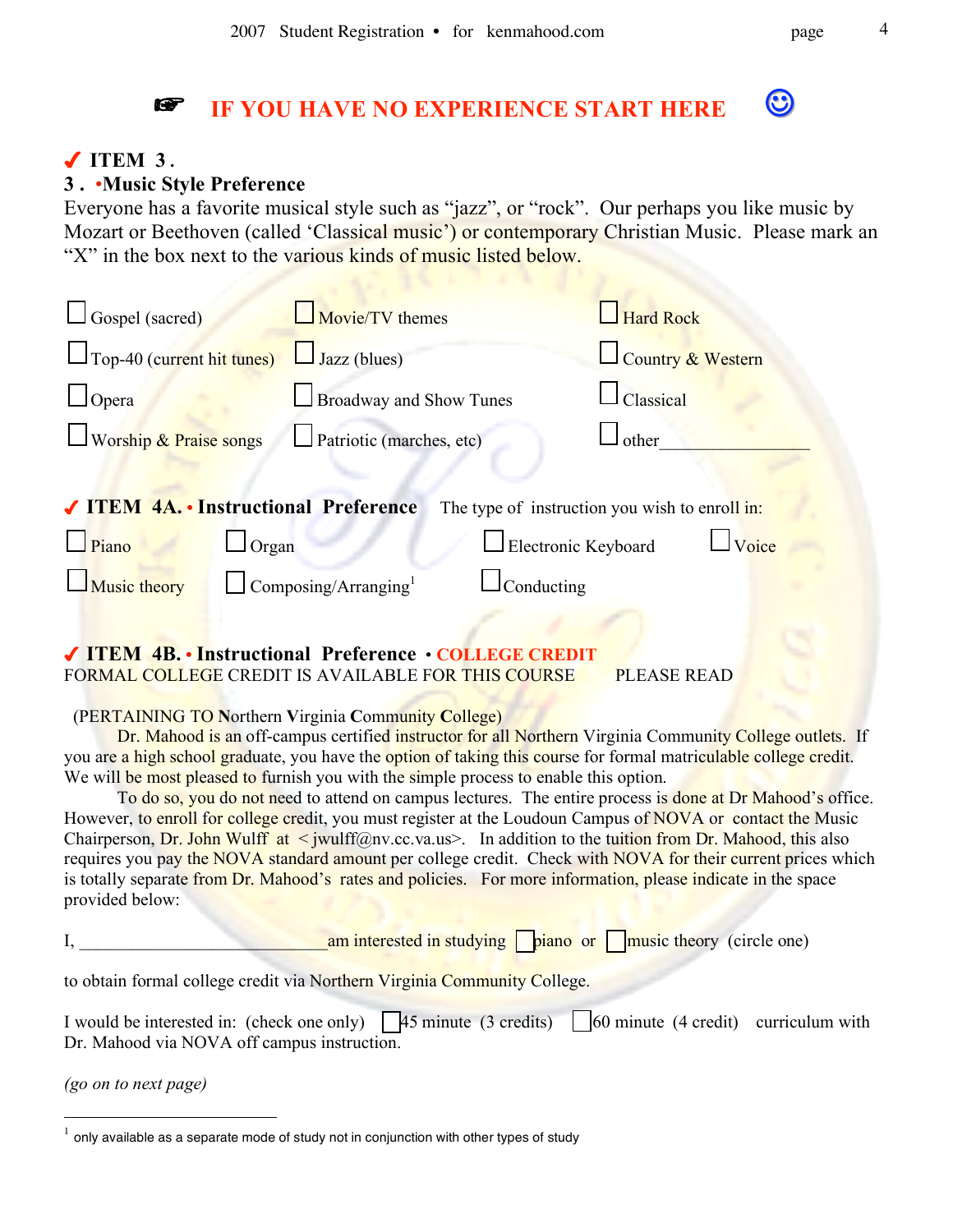#### **NOTE:** *The following question is for prospective Keyboard (piano, digital piano, organ) students*

*If you presently do not have access to an electronic piano, please go to our website and download "How to Purchase A Piano or Electronic Keyboard". This is a free download which will help you, written by Dr. Mahood.*

◆ **ITEM** 5 •Access. The most important item required for the study of piano or digital piano, is an instrument to practice on and develop proper technique. Although traditional pianos can be expensive, there have been many innovations in digital technology, resulting in new electronic instruments which can be purchased for under \$300. and are quite suitable for beginners.<sup>1</sup>

On the next page, you will be ask several questions about the keyboard or piano you either presently own or perhaps you do not have a keyboard or piano. Whatever your present situation, we need to know --as best as you can recall---either about your present keyboard or piano. Or, if you do not have one at present, please go on to the next page to answer these questions---so Dr. Mahood can best assist you in obtaining the proper, yet affordable instrument

• *Please place an "X" in only ONE of the following boxes in answer to the following question:* **Does you or your family own or have immediate access to a keyboard or piano?** (check one only)

**NO**, I do not have access to a keyboard instrument.

If you answered "no" here by placing an "X" in the box, Dr. Mahood will be able to assist you in obtaining the most affordable instrument. **We also publish a guide [also available as a free download at our website (kenmahood.com)] on how to purchase the best instrument for the least amount of money.**

Yes, I have access to a keyboard instrument

### •**ITEM 6 Instrumentation.**

*If you answer "YES" , please indicate the kind of instrument you have access to. Please describe any special qualities about the instrument—if there are none, leave the space blank.*

 $\Box$ Piano<sup>2</sup> (ie acoustic piano) (spinet or console) Brand name Date purchased or approximate age of your piano in years Grand piano Brand name Size of Grand in Feet in inches in length: feet and inches long (measured from end of the keys ('keytip') to the very far end of your grand "*the tip*" ) Date purchased or approximate age of your grand piano in years Digital Keyboard<sup>3</sup> Brand name

How many keys?  $47$  61  $73$  88 other Date purchased or approximate age of your Digital Keyboard in years

*(this heading is continued on the next page)*

ask Dr. Mahood for our new piano, organ, and digital piano purchasing guide.

 $2$  Did you know you can find the exact year your piano was made by reading the serial number and looking in a Pierce's Piano Atlas (see Dr. Mahood)

 $3$  Use this name if you purchased a "Synthesizer", or "Composer Workstation", or any Electronic Keyboard.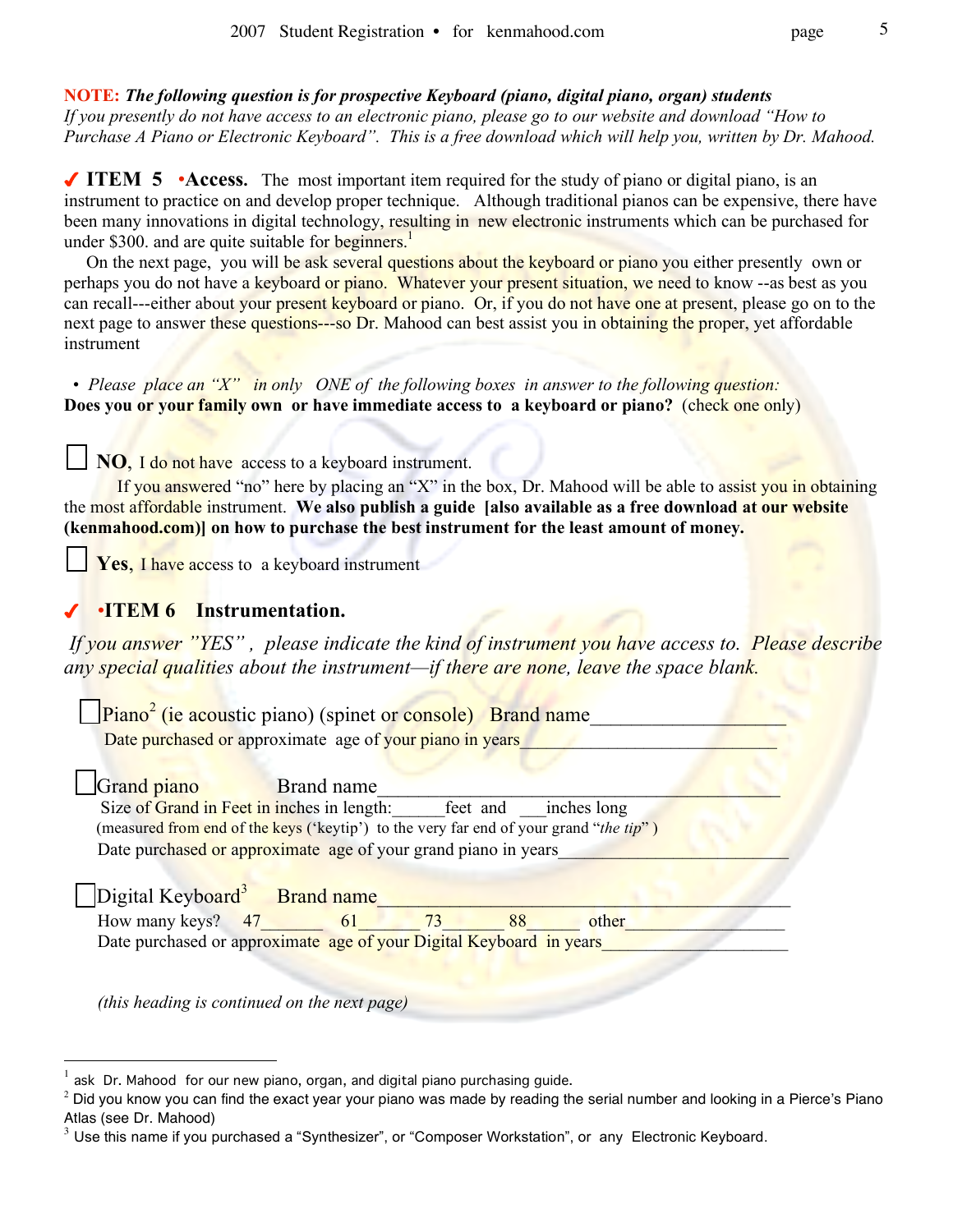# •**ITEM 6 Instrumentation.** *(continued)*

| <b>Organ</b>                                                                       | Brand name                       | Model No.                                                                    |
|------------------------------------------------------------------------------------|----------------------------------|------------------------------------------------------------------------------|
| Spinet $(12-14 \text{ pedals})$                                                    | Console $(32-60 \text{ pedals})$ | Date purchased or approximate age of your organ or electronic organ in years |
| Other (harpsichord, clavichord, etc) Brand name<br>Description of this instrument: |                                  |                                                                              |

# **ITEM 7 .** • **Community, and School Music Participation**

**A.** What music programs (instrumental, vocal, or music appreciation) have you participated in. Include school choruses, community activities, church choirs, duets, quartets, band, orchestra, girl scouts, boy scouts, boys brigade, etc.

| $\overline{2}$ .                                                 | 5. $\qquad \qquad$            |                           |
|------------------------------------------------------------------|-------------------------------|---------------------------|
| 3.                                                               | $6. \underline{\hspace{2cm}}$ |                           |
| √ ITEM 8 • Church / Religious Participation.                     |                               |                           |
| What is the name of the church (or religious centre) you attend? |                               |                           |
|                                                                  |                               |                           |
| Church address (or city)                                         | Phone (optional)              |                           |
| Have you any church performance experience?                      |                               | if yes, please elaborate. |
|                                                                  |                               |                           |
|                                                                  |                               |                           |
|                                                                  |                               |                           |
|                                                                  |                               |                           |

*please go on to the next page*